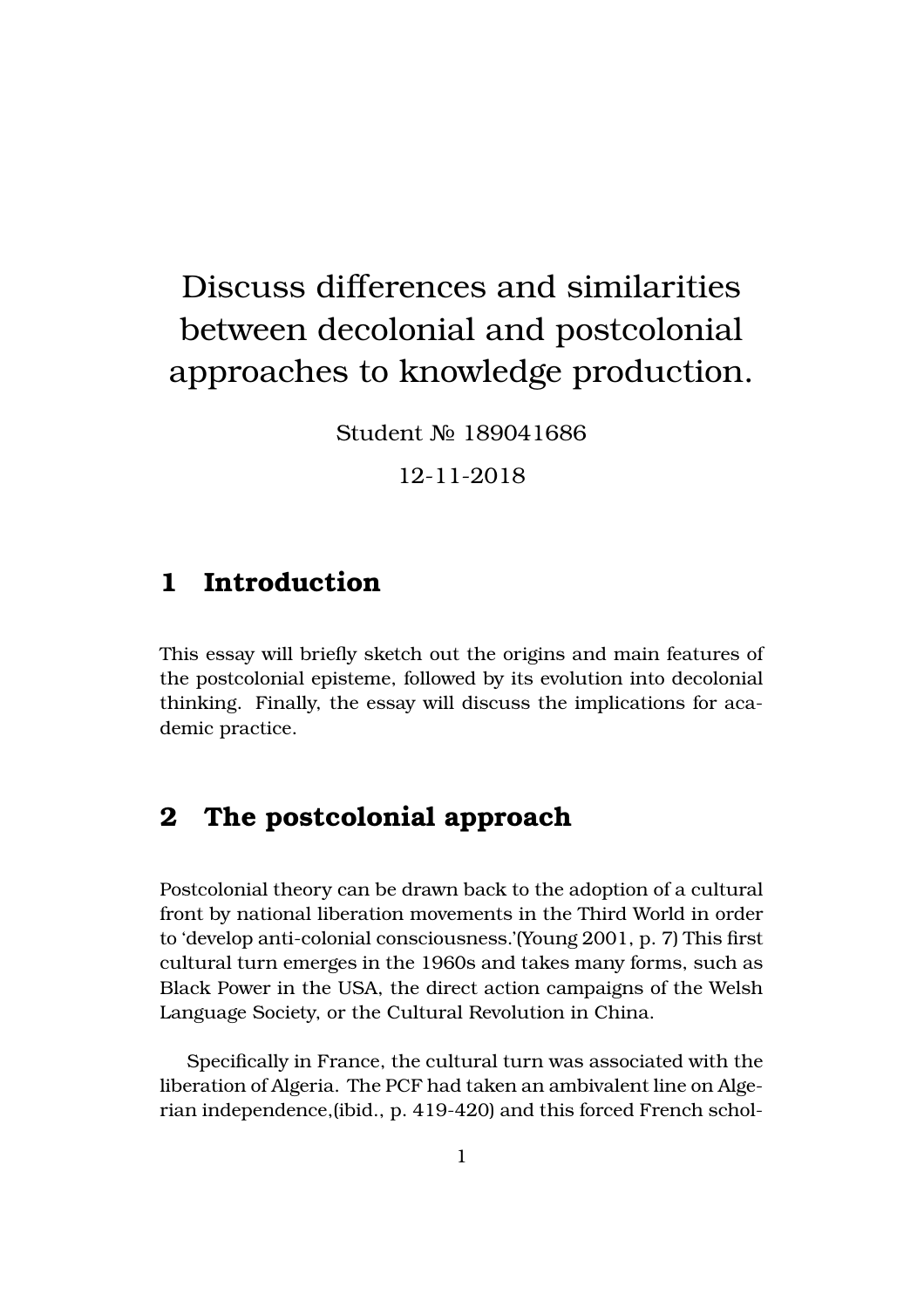ars of the New Left to look outside for a form of Marxism-Leninism adapted to the national liberation movements in the Third World.<sup>[1](#page-1-0)</sup> As a result, the development of post-structuralism within the Francophone academe coincided with attempts to understand structures of colonial power.(Young [2001,](#page-6-0) p. 470) While postcolonialism pushes past the class boundaries of Marxism, it nonetheless comes from a tradition of fundamental contention with capitalismimperialism. For example, Fanon [\(1965\)](#page-5-0) grounds his rhetoric in the revolutionary subjectivity of the oppressed masses, and he remains wary of the national or patriotic bourgeoisie.(Hiddleston [2009,](#page-5-1) pp. 38- 39) Again, just as postcolonial thought goes beyond class, the recognition of a proletarian element nevertheless ascribes it a class dimension.

Another feature of the cultural emphasis is that postcolonial theory pays special attention to power relations, and in particular the continuity between *dominance* and *hegemony*.(Ali [2015](#page-5-2), pp. 242- 245; Chibber [2013,](#page-5-3) p. 35) Through this continuity, we see that colonial power extends beyond the coercive institutions of colonial domination, and establishes hegemony by seeping into everyday social interactions. This critical engagement with power suggests that a successful anti-colonial project ought not only to expel the (foreign) colonial force, but also prevent the re-emergence of neocolonial patterns within the liberated society.(Bragança and Wallerstein [1982,](#page-5-4) pp. 4-5) As such the liberation struggle needs to win cultural acceptance and consent, and it shows how the contest over hegemony is two-sided. Hegemony is just as important to the national liberation movement as it is to the colonial occupier.(Ali [2015,](#page-5-2) p. 256)

The last feature of postcolonialism is its relationship with real political movements for national liberation. Postcolonial thinkers are close to these movements, and sometimes intervene directly in them. For Régis Debray it was the ELN in Bolivia, for Edward Said

<span id="page-1-0"></span><sup>1</sup>See Chris Marker's 1977 film essay *le fond de l'air est rouge* for an account of the the New Left and the 'Third World war.'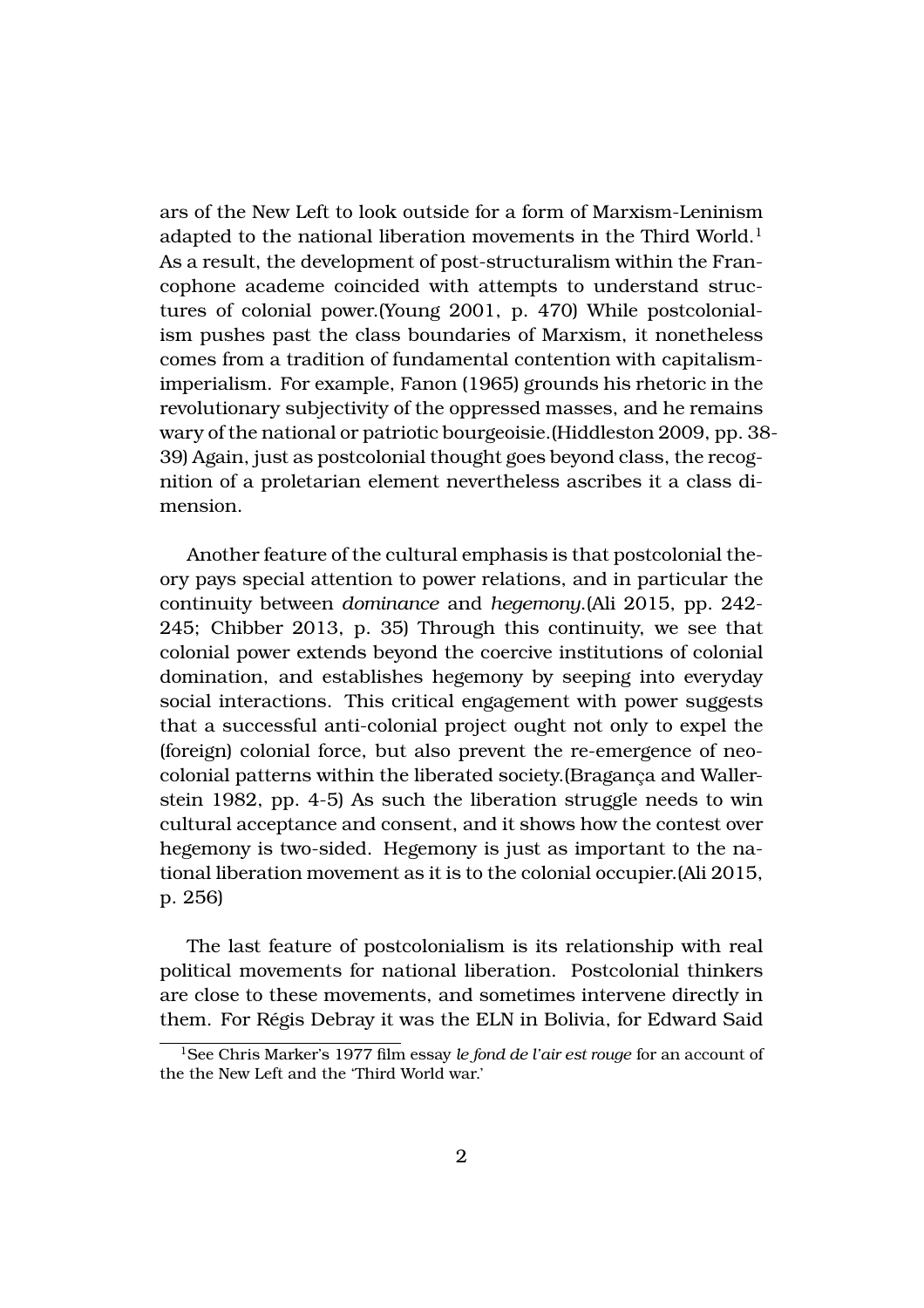$(2003)$  $(2003)$  it was Palestine, $^2$  $^2$  for EMS Namboodiripad [\(2010](#page-6-2), p. 8) it was the Indian National Congress, and for Fanon it was the Algerian FLN. These are all tied to the process of national construction and more broadly the formation of an anti-imperialist global order.

### **3 The decolonial approach**

By contrast, the decolonial approach is critical of 'Third World fundamentalisms'(Grosfoguel [2007,](#page-5-5) p. 212) and addresses the universal, totalising narratives present in the postcolonial. Part of the decolonial approach involves divorcing postcolonialism from its pretence to modernity, and from its association with alternative nationalisms. For example, the decolonial approach takes up the concept of the multitude from Hardt and Negri [\(2005](#page-5-6)) – and rejects the unity of the colonised public.(Ciccariello-Maher [2017](#page-5-7), pp. 123-125) The singular concepts of people, nation, race, class, gender, are broken down and their heterogeneous dynamics exposed to criticism.

Part of the decolonial approach rests on a relationship between colonialism and modernity.(Mignolo [2013](#page-6-3), p. 306) If modernity or historicism is a feature of colonialism, this explains the decolonial insistence on a post-modern departure from modernist or historicallylinear postcolonial attitudes.

Another decolonial position exposes the "Eurocentric critique of Eurocentrism"(Stojnić [2017](#page-6-4), p. 109; Grosfoguel [2007,](#page-5-5) p. 211) This is not only because European or Western thinkers are privileged points of reference for postcolonial theory, it also touches on the way in which we talk and think about coloniality. For example, Césaire [\(2001,](#page-5-8) p. 35-36) described colonial violence as savagery, characterising the coloniser as uncivilised. The image of the 'European savage' is deliberately provocative. It plays on the language of coloniality, and requires the reader to confront the way in which

<span id="page-2-0"></span><sup>2</sup>Said participated in the Palestinian National Council in a symbolic capacity, but he never actually joined the PLO, see *The Politics Of Dispossession* (1995).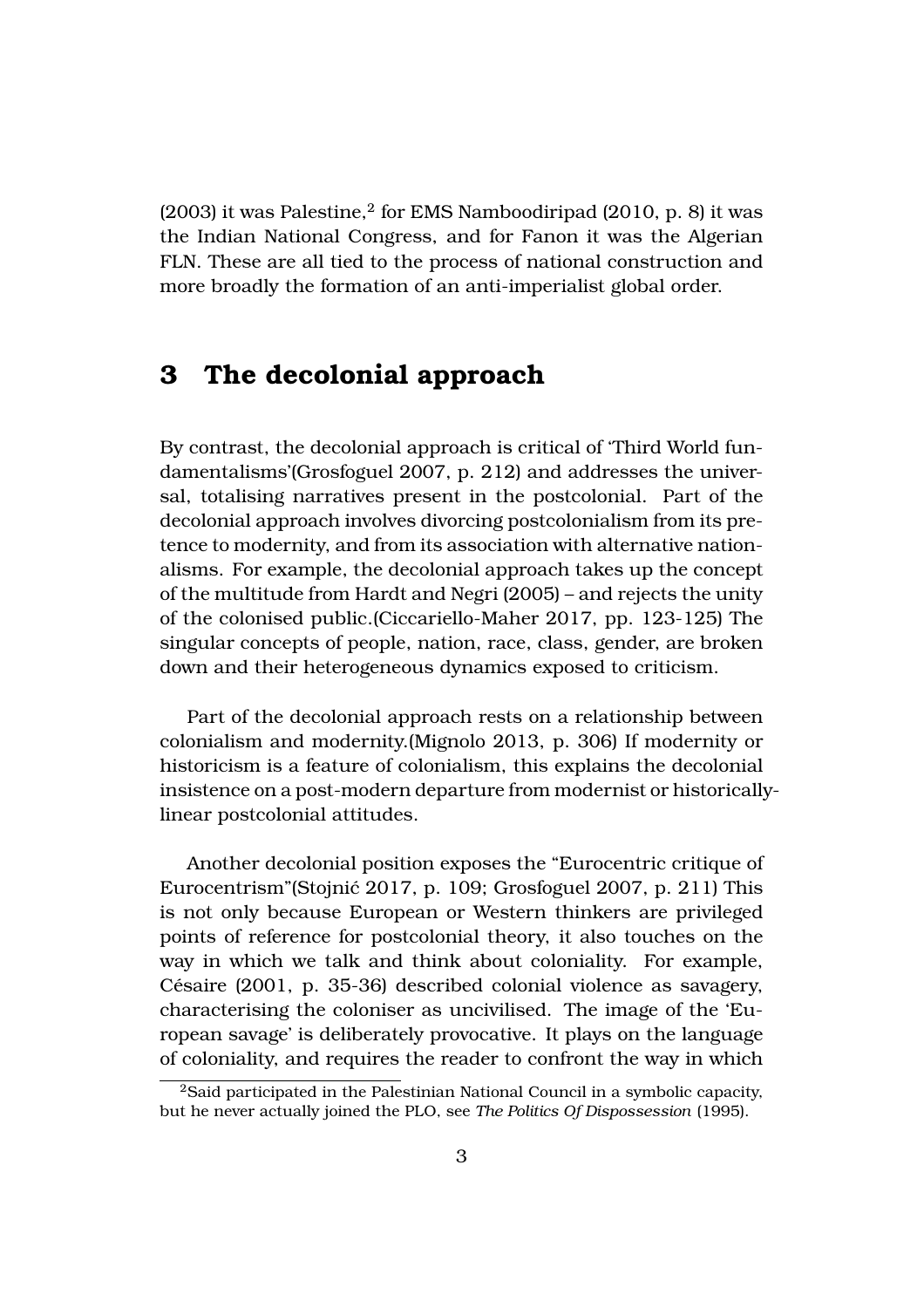discourse reproduces power relations. The decolonial approach is careful not to fall into the trap of critiquing Eurocentrism within a normatively Eurocentric discursive framework.

Gurminder Bhambra [\(2014,](#page-5-9) p. 115) draws distinctions between postcolonial and decolonial schools based on their regional origins. Postcolonial ideas generally originate in the Middle East and South Asia, meanwhile decolonial ideas come from South America. In terms of their academic organisation, decolonialism and postcolonialism each refer to the Latin American and South Asian Subaltern Studies Groups respectively. However, these distinctions are permeable, and even the terms postcolonial and decolonial are used synonymously. They are also both expressed as primarily cultural critiques.

# **4 Conclusion - consequences for knowledge production**

The definition of Eurocentrism given by Samir Amin [\(1989,](#page-5-10) pp. 107- 108) is to dismiss non-European knowledges as imperfect, and suggest that there is not much to be learned from them. Therefore a decolonial approach requires an 'epistemic shift,'(Mignolo [2013,](#page-6-3) p. 307) to seek other knowledges. This involves going beyond the familiar points of reference in Engels, Lenin, or Luxemburg, and instead looking to the theory produced in the Third World. In keeping with decolonial suspicion of universalism, the popular movements outside the metropole produce their own theory, adapted to unique social and political conditions. We should reject the attitude that serious theory is written in Europe, while the rest of the world produces 'guerrilla manuals.'(Butler [2018\)](#page-5-11) A decolonial academy needs wider points of reference, and these should be upheld as valid, and valuable contributions.

Stemming from this, research *about* subaltern populations should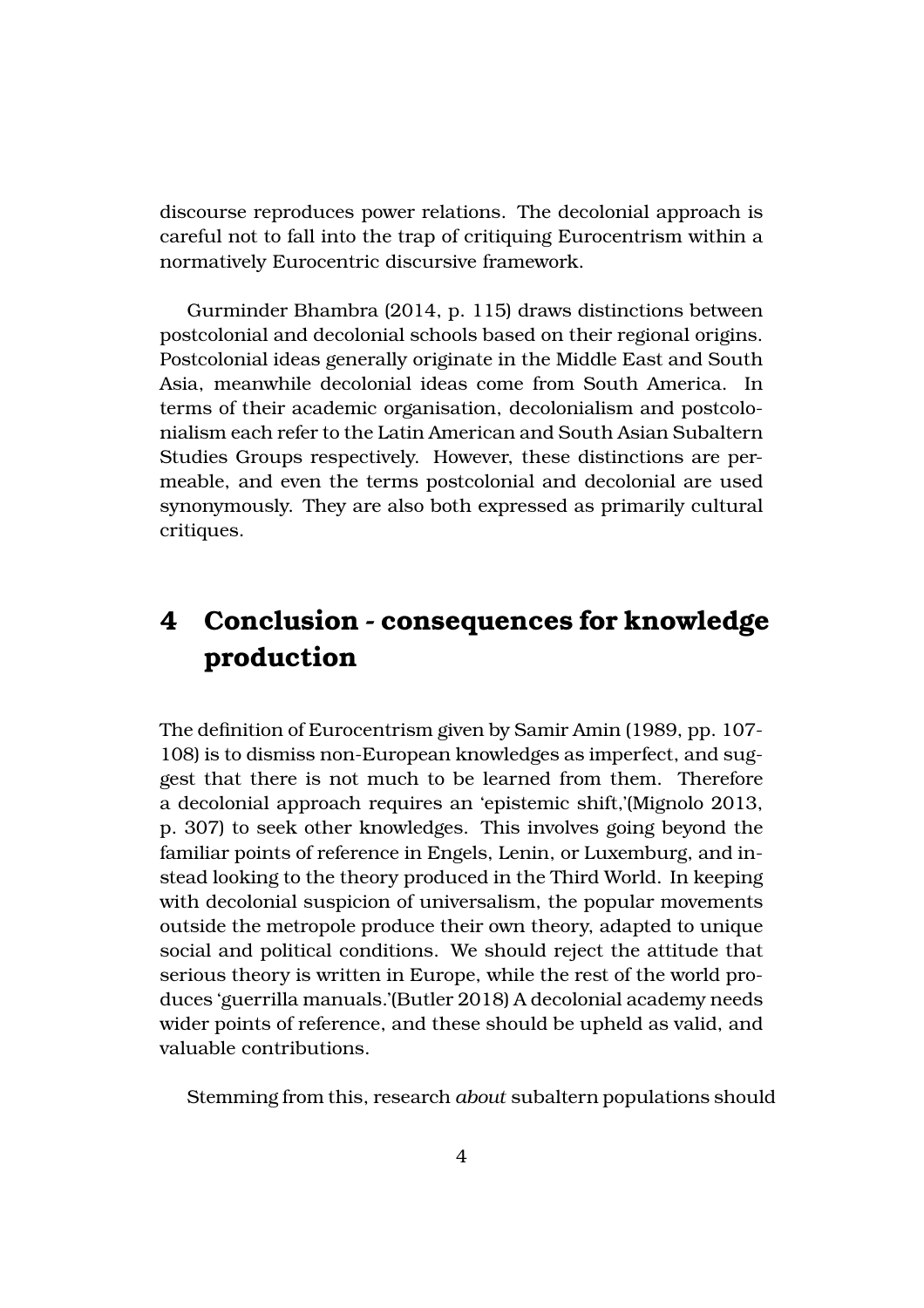come *from* the subaltern. Decolonial work aims to give the subaltern a voice, and involves the use of participatory methods; all the while remaining vigilant and reflexive of power relations between research and its subjects.(Schurr and Segebart [2012](#page-6-5), pp. 149-150) Otherwise put, the task of the critical intellectual is to work alongside the people, and resist the coloniality or 'embourgeoisement' of the academy.(Prashad [2018,](#page-6-6) p. 61)

Decolonial and postcolonial ideas are diverse, they touch on literary and cultural criticisms which this essay has not substantively engaged with. In particular, it was difficult to include Gayatri Spivak in this overview. A longer essay would also give more weight to postcolonial/decolonial research methods and methodology.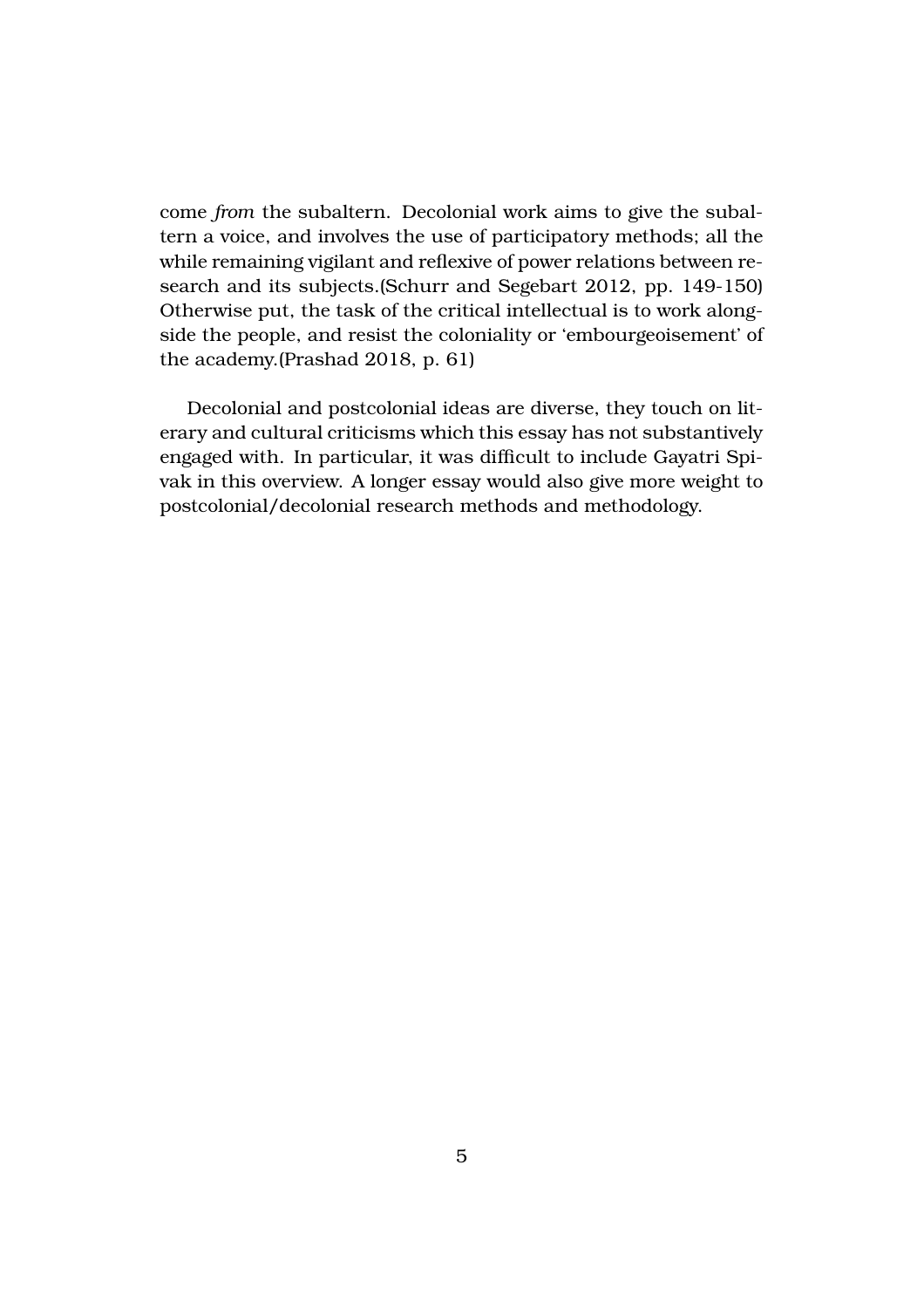**Word Count:** 1041 words

## **Bibliography**

- <span id="page-5-2"></span>Ali, Noaman G (2015). "Reading Gramsci through Fanon: Hegemony before Dominance in Revolutionary Theory". In: *Rethinking Marxism* 27.2, pp. 241–257. issn: 0893-5696. doi: [10.1080/08935696.2015.1007793](https://doi.org/10.1080/08935696.2015.1007793).
- <span id="page-5-10"></span><span id="page-5-9"></span>Amin, Samir (1989). *Eurocentrism*. London: Zed Books. 157 pp. isbn: 978-0-86232-892-4.
- Bhambra, Gurminder K (2014). "Postcolonial and decolonial dialogues". In: *Postcolonial Studies* 17.2, pp. 115–121. issn: 1368- 8790. doi: [10.1080/13688790.2014.966414](https://doi.org/10.1080/13688790.2014.966414).
- <span id="page-5-4"></span>Bragança, Aquino de and Immanuel Maurice Wallerstein (1982). *The African Liberation Reader: the Anatomy of Colonialism*. Vol. 1. London: Zed Press. isbn: 978-0-86232-067-6.
- <span id="page-5-11"></span><span id="page-5-8"></span>Butler, James (2018). *Neoliberalism, Global Capital & the Indian Left*. Novara. In collab. with Vijay Prashad.
- Césaire, Aimé (2001). *Discourse on Colonialism*. In collab. with Robin DG Kelley and Rene Depestre. Trans. by Joan Pinkham. New York: Monthly Review Press. 102 pp. isbn: 1-58367-025-4.
- <span id="page-5-7"></span><span id="page-5-3"></span>Chibber, Vivek (2013). *Postcolonial theory and the specter of capital*. London: Verso. 306 pp. isbn: 978-1-84467-976-8.
- Ciccariello-Maher, George (2017). *Decolonizing Dialectics*. Radical Américas. Durham: Duke University Press. 242 pp. isbn: 978-0- 8223-6243-2.
- <span id="page-5-5"></span><span id="page-5-0"></span>Fanon, Frantz (1965). *The Wretched of the Earth*. London: MacGibbon & Kee. isbn: 978-0-14-118654-2.
- <span id="page-5-6"></span>Grosfoguel, Ramón (2007). "The Epistemic Decolonial Turn". In: *Cultural Studies* 21.2, pp. 211-223. ISSN: 0950-2386. DOI: 10.1080/0950238060116251
- Hardt, Michael and Antonio Negri (2005). *Multitude: War and Democ*racy in the Age of Empire. New York: Penguin Books. 426 pp. ISBN: 978-0-14-303559-6.
- <span id="page-5-1"></span>Hiddleston, Jane (2009). *Understanding Postcolonialism*. Understanding movements in modern thought. Stocksfield: Acumen. 209 pp. isbn: 978-1-317-49261-0.